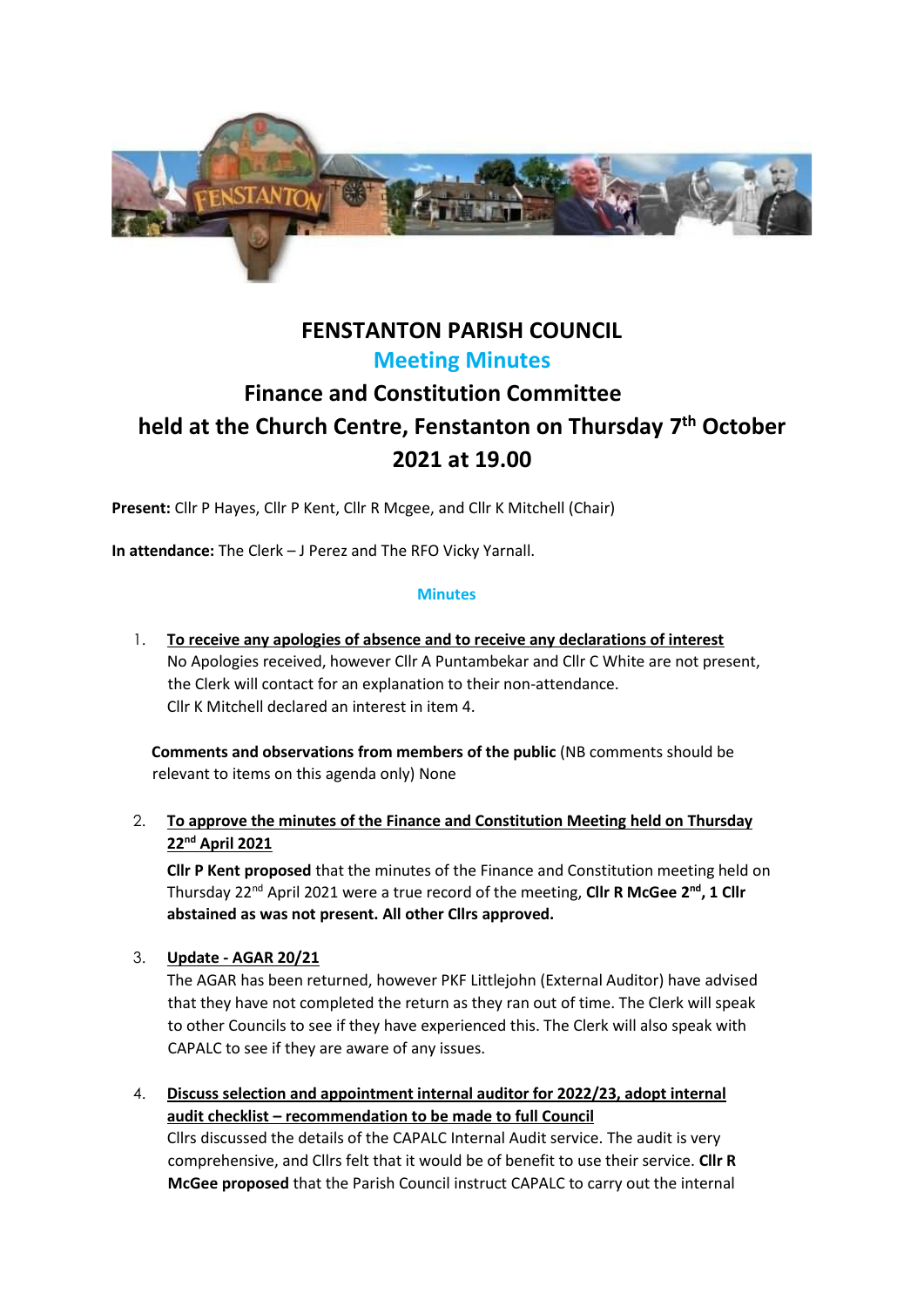audit for the Parish Council next year 2022. **Cllr P Kent 2nd, 1 Cllr abstained, All others were in favour.**

The Clerk will inform the previous Internal Auditors and CAPALC of the decision.

# 5. **Discuss and approve additional cost for the Clerk to register and upload CiLCA portfolio £410.00**

The Clerk advised the Finance Committee that there is an additional charge to allow her to register and upload modules. **Cllr R McGee proposed** that payment be made when the Clerk registers, **Cllr P Kent 2nd, All Cllrs were in favour.**

- 6. **Information only – CAPALC have offered to reimburse Councillor training costs £75.00 for the late Mark Richardson to offset against the Clerk CiLCA training costs** Noted by Cllrs.
- 7. **Review of Clerk and RFO hours - inc additional hours and pay for the Clerk to complete CiLCA qualification**

Cllrs discussed the requirement for both the Clerk and the RFO on occasions to work more than their contracted hours and the Clerk to be allowed additional hours to complete the CiLCA qualification. **Cllr K Mitchell proposed** that he can approve additional hours for both the Clerk and RFO, **Cllr P Kent 2nd, All Cllrs were in favour.**

8. **Confirmation of back payment for Clerk and RFO to cover annual increment for FY 21/22 to national pay scales**

The 21/22 pay scales have not yet been published, **Cllr P Kent proposed** that when the pay scales are release that the Clerk and RFO should receive the increment backdated to April, **Cllr P Hayes 2nd, All Cllrs were in favour**.

9. **Discuss and approve for Cllr J Schonfeldt and Cllr S Collison to attend Planning Training – cost £50.00 per delegate**

Cllr S Collison is unable to attend this session. **Cllr P Kent proposed** that the Finance committee approve Cllr J Schonfeldt to attend Planning Training, **Cllr K Mitchell 2nd , All Cllrs were in favour.**

- 10. **Discuss and approve a budgeted amount to delegate to the Clerk to spend on Councillor and Staff training without approval from full council Cllr K Mitchell proposed** that the Clerk be allowed to approve and book Cllrs and staff on to training courses when required without needing to gain approval at Council meetings, **Cllr P Kent 2nd, All Cllrs were in favour.**
- 11. **To formally approve the cost for repairs to the Play areas £9255.20** It was agreed at the last General Purposes meeting that the order for repairs to the play parks be placed with Kompan. The Council received two quotations for the work. The Clerk approached other supplier but was unable to secure any further quotations. **Cllr R McGee proposed** that the amount of £9255.20 be approved, **Cllr P Kent 2nd, All Cllrs were in favour.**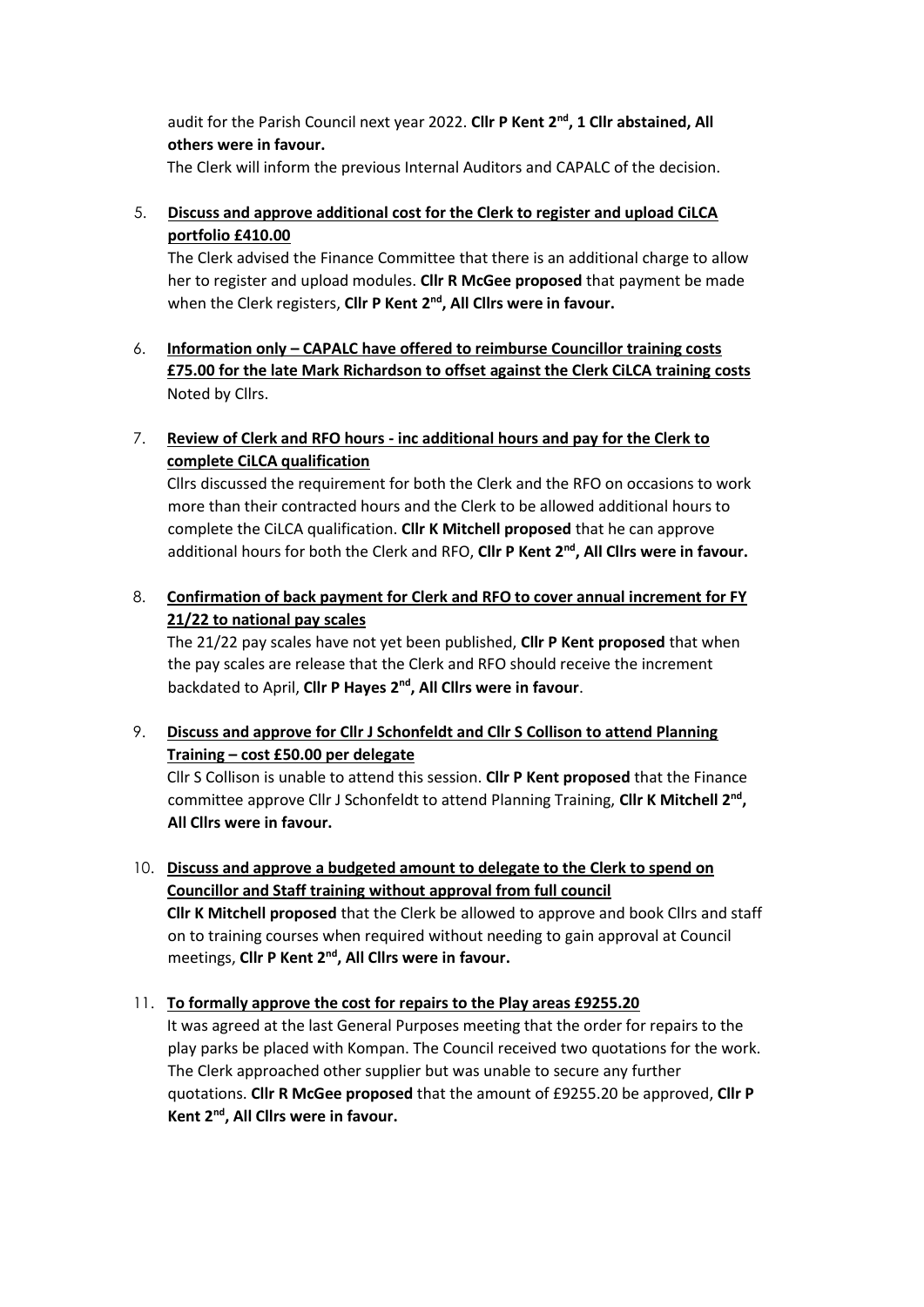## 12. **To formally approve £5,000 contribution from Fenstanton Parish Council for LHI-London Road St Ives**

confirm that the amount specified in the LHI application was for £5,000, **Cllr K Mitchell proposed** £5,000 contribution is approved, **Cllr R Mc Gee 2nd, All Cllrs were in favour.**

#### 13. **Discuss what is required in order to update list of current signatories for Bank Account**

**Cllr K Mitchell proposed** as previously discussed that the Parish Council, that the PC move all accounts to Unity Trust Bank, **Cllr P Kent 2nd, All Cllrs were in favour**. Changes in staff and Cllrs have meant problems with making changes to the current accounts. The RFO and Clerk will make enquiries. It was suggested that members of the Finance and Constitution Committee should be signatories on the new accounts and there should be two members to approve all payments made.

### 14. **Consider applications for Parish Grants, to include (any) allocations between S137,S19,S106 and CIL -recommendation to be full Council**

Applications have been received and Cllrs discussed all applications and which to recommend being considered at a Full Council Meeting.

Application from the Community Café – Councillors agree that this application should go to full council for consideration as it provides a direct benefit to the village and therefore can be funded through S137.

Application from the Glebe Allotment Association – Councillors felt that this application was premature as the Planning Application has not yet been agreed for the dwellings and new allotment area. Also, as part of the negotiations the Parish Council have requested that the Diocese of Ely provide fencing. Therefore, it was decided that this should be deferred until there is a clear picture of what is happening with this site and this application would not be recommended to full council at this time.

Application from the Scouts – Councillors were surprised by the application as there have been no discussions with the Parish Council regarding the plans they have for this site. It was felt that the plans are beyond the scope of a Parish grant. The Finance and Constitution felt that further discussions are need and discussions regarding other avenues of funding. Therefore, the committee did not feel this application should be recommended to Council at this time.

Application from the Friendship Club – Councillors agreed that this application should be recommended to full council as it is a direct benefit to the village and therefore can be funded through S137.

Application from the Football Club – Councillors agreed that this application should be recommended to full council and funding can come from S106, LGMP Act and remainder from S137.

Application from the Bowls Club – Councillors agreed this should be discussed further before any funding can be agreed. The Parish Council would like to see quotations for the work and accounts from the Bowls Club. Cllr R McGee proposed that the Parish Council will give financial assistance on a match funding basis subject to further discussions on ownership and evidence of repair costs, Cllr P Kent 2<sup>nd</sup>, All Cllrs in favour.